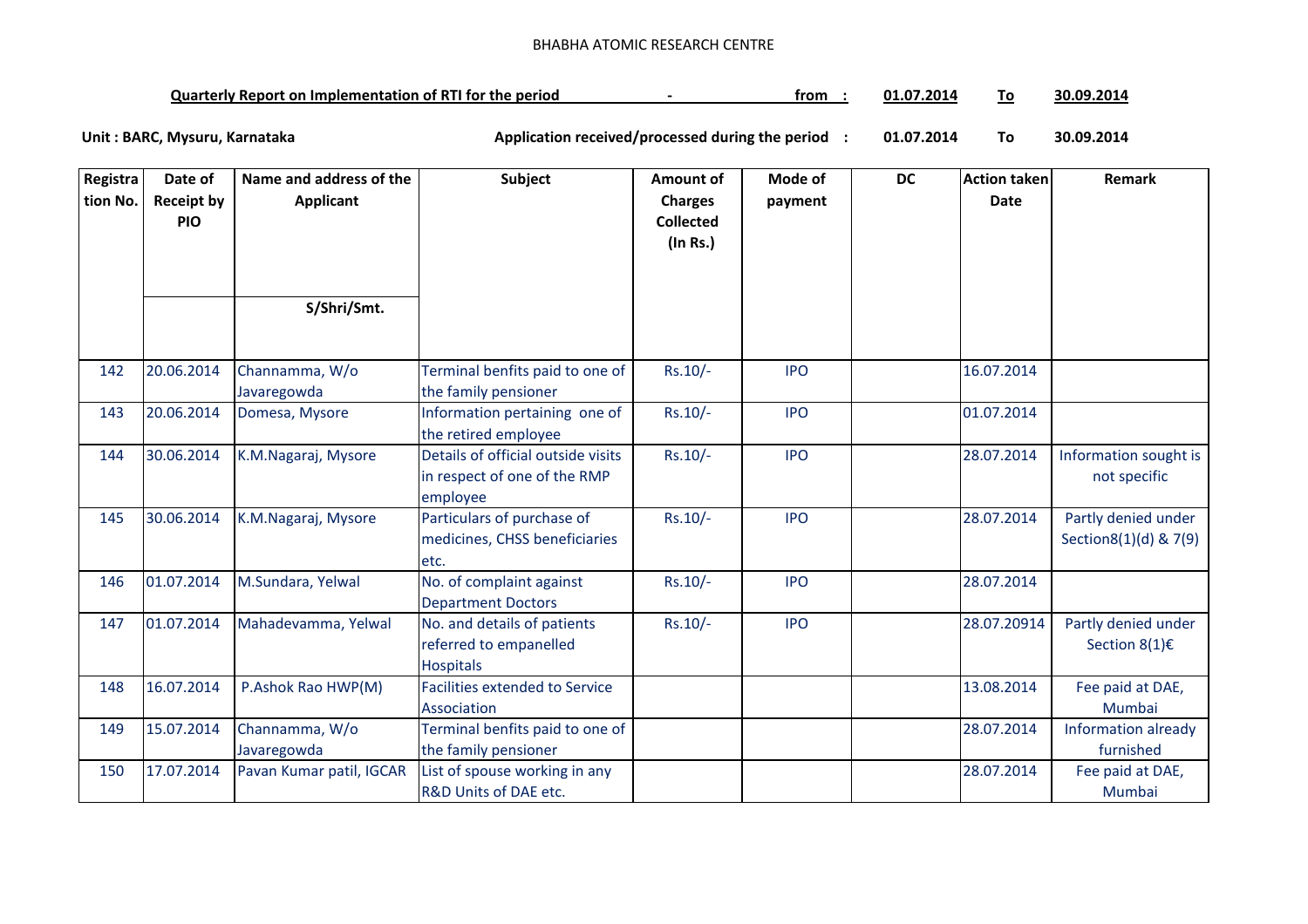## BHABHA ATOMIC RESEARCH CENTRE

**01.07.2014 To 30.09.2014** Unit : BARC, Mysuru, Karnataka **Alexander State and Application received/processed during the period** :

| Registra<br>tion No. | Date of<br><b>Receipt by</b><br><b>PIO</b> | Name and address of the<br><b>Applicant</b><br>S/Shri/Smt. | Subject                                                                        | <b>Amount of</b><br><b>Charges</b><br><b>Collected</b><br>$($ In Rs. $)$ | Mode of<br>payment       | <b>DC</b> | <b>Action taken</b><br><b>Date</b> | Remark                                                                       |
|----------------------|--------------------------------------------|------------------------------------------------------------|--------------------------------------------------------------------------------|--------------------------------------------------------------------------|--------------------------|-----------|------------------------------------|------------------------------------------------------------------------------|
|                      |                                            |                                                            |                                                                                |                                                                          |                          |           |                                    |                                                                              |
| 151                  | 17.07.2014                                 | Pavan Kumar patil, IGCAR                                   | Expenditure incurred on<br>domestic and foreign travel                         |                                                                          |                          |           | 12.08.2014                         | Information not<br>provided under<br>Section 7(9) Fee paid<br>at DAE, Mumbai |
| 152                  | 17.07.2014                                 | Pavan Kumar patil, IGCAR                                   | Expenditure incurred on<br>domestic and foreign travel in<br>given format      |                                                                          |                          |           | 12.08.2014                         | Information not<br>provided under<br>Section 7(9) Fee paid<br>at DAE, Mumbai |
| 153                  | 28.07.2014                                 | Manchaiah, Bldg.6, RMP                                     | Regarding theft of material                                                    | Rs.10/-                                                                  | <b>IPO</b>               |           | 22.08.2014                         | <b>Information denied</b><br>under Section 8(1)(h)                           |
| 154                  | 28.07.2014                                 | Manchaiah, Bldg.6, RMP                                     | Sale of groundnut                                                              | Rs.12/-                                                                  | Through<br>Receipt & IPO |           | 05.09.2014                         | <b>Additional fee</b><br>received on<br>03.09.2014                           |
| 155                  | 28.07.2014                                 | K.N.Ananda, Mysoe                                          | <b>Details of Staff Strength</b>                                               | $Rs.10/-$                                                                | <b>IPO</b>               |           | 22.08.2014                         |                                                                              |
| 156                  | 30.07.2014                                 | S.B.Shankaraiah, Dr.Gr.I                                   | <b>Details of Drivers</b>                                                      | $Rs.62/-$                                                                | Through<br>Receipt & IPO |           | 28.08.2014                         | <b>Additional fee</b><br>received on<br>27.08.,2014                          |
| 157                  | 12.08.2014                                 | Sanjay Singh, BARCF(V)                                     | Details of officials engaged in<br>Supervisory work of cosmetic<br>maintenance | Fee paid at<br><b>BARC, Vizag</b>                                        |                          |           | 11.09.2014                         |                                                                              |